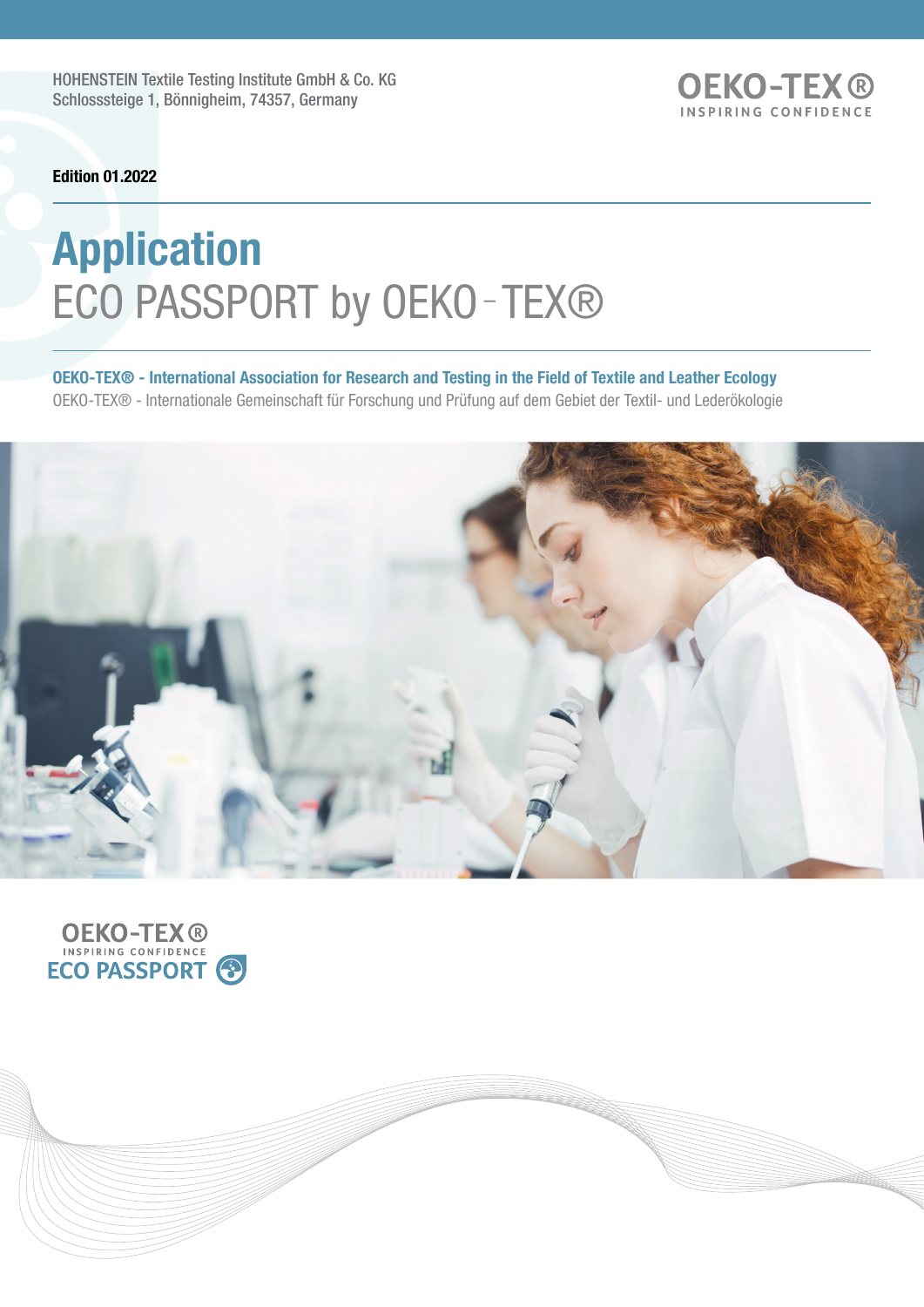



To the Institute / An das Institut HOHENSTEIN Textile Testing Institute GmbH & Co. KG Schlosssteige 1 74357 Bönnigheim Germany

Tel: +49 7143 271 575 | Fax: +49 7143 271 87 74 www.hohenstein.com | oeko-tex@hohenstein.de

# Application **Antrag**

For authorisation to use the ECO PASSPORT by OEKO‑TEX® mark for Für die Berechtigung zur Nutzung der Marke ECO PASSPORT by the articles designated in section 2 of this application.

OEKO‑TEX® für die in Abschnitt 2 bezeichneten Artikel dieses Antrags.

Applicant Antragsteller

| <b>Firm</b>       | Firma       |  |
|-------------------|-------------|--|
| <b>Street No.</b> | Strasse Nr. |  |
| ZIP-Code          | PLZ         |  |
| <b>City</b>       | 0rt         |  |
| <b>State</b>      | Bundesland  |  |
| <b>Country</b>    | Land        |  |
| <b>Phone</b>      | Telefon     |  |
| Homepage          | Website     |  |
| E-mail            | E-Mail      |  |

Responsible person (technical) and a series of the Ansprechperson (technisch)

| <b>Name</b>  | Name    |  |
|--------------|---------|--|
| <b>Phone</b> | Telefon |  |
| E-mail       | E-Mail  |  |

## Responsible person (marketing/sale) and a metal of the Ansprechperson (Marketing/Verkauf)

| <b>Name</b>  | Name    |  |
|--------------|---------|--|
| <b>Phone</b> | Telefon |  |
| E-mail       | E-Mail  |  |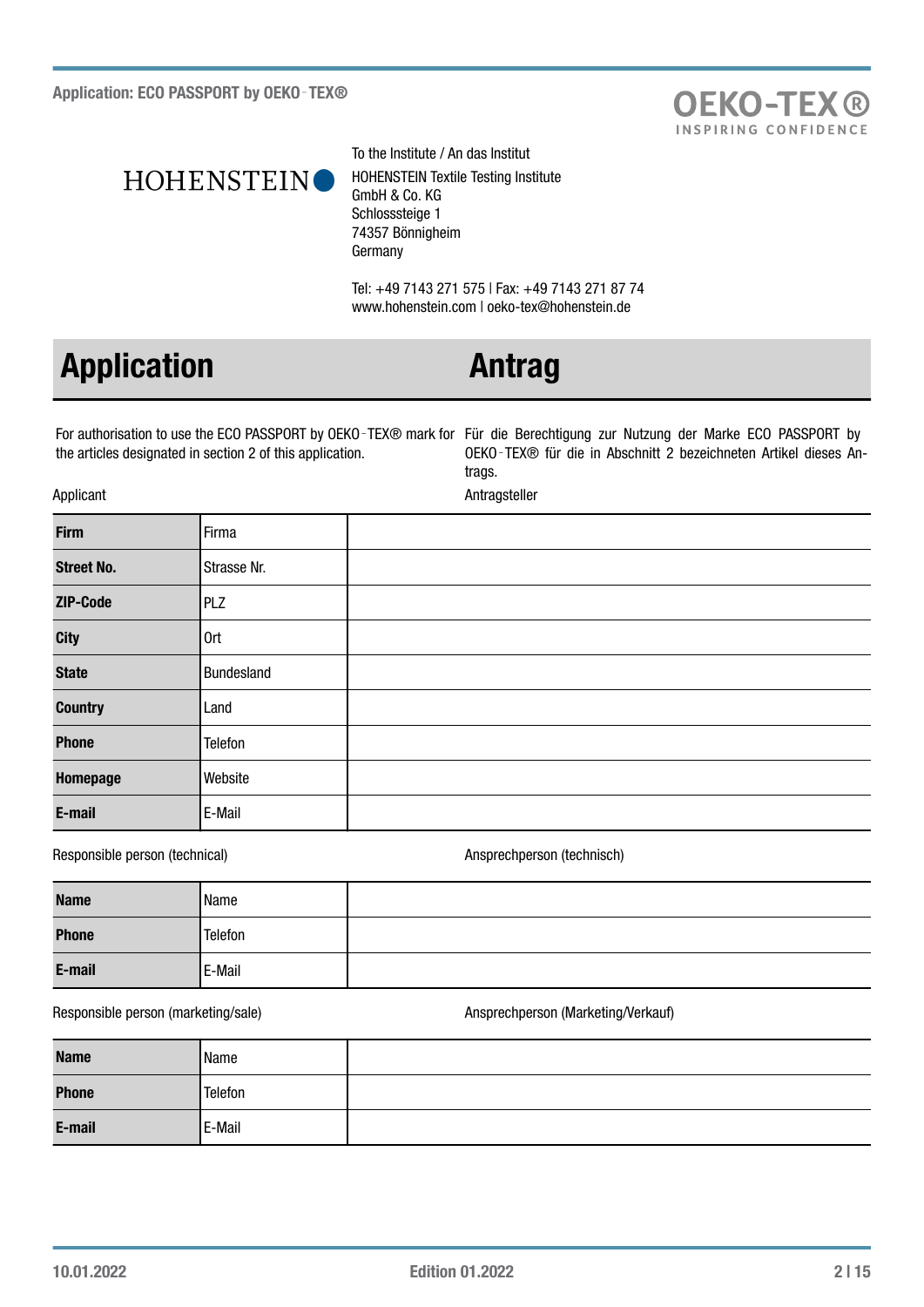## Application: ECO PASSPORT by OEKO - TEX®

# **OEKO-TEX®** INSPIRING CONFIDENCE

Is the address of the production site(s), including sub-contractors, identical to the address given on the front page?

 $\bigcirc$  $\overline{O}$ 

Address / Anschrift

Ist die Adresse der Produktionsstätte(n) inkl. Subunternehmer mit der Adresse auf dem Deckblatt identisch?

Yes January 2016 and 2017 and 2018 and 2018 and 2018 and 2018 and 2018 and 2018 and 2018 and 2018 and 2018 and

No, then please indicate address here Nein, dann bitte Adresse hier aufführen

Tel

Fax

E-mail

Contact person Kontaktperson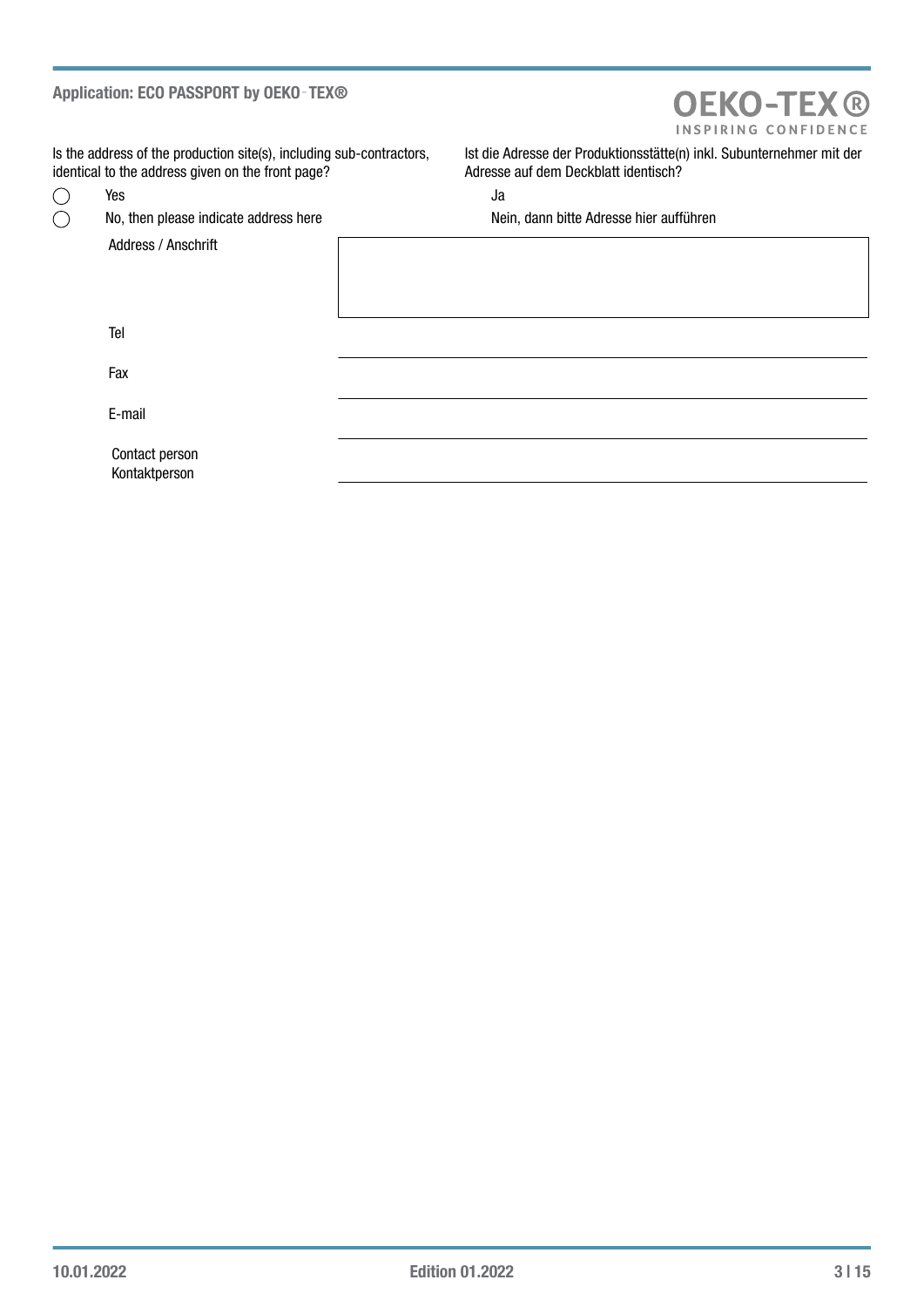

| 1                                                            | <b>Type of applicant</b>                                                                                                   | <b>Art des Antragsstellers</b>                                                                                                            |  |  |  |  |
|--------------------------------------------------------------|----------------------------------------------------------------------------------------------------------------------------|-------------------------------------------------------------------------------------------------------------------------------------------|--|--|--|--|
| O<br>◯                                                       | Chemical manufacturer<br>Trader/Distributor<br>with ECO PASSPORT base certificate<br>without ECO PASSPORT base certificate | Hersteller von Chemikalien<br>Grosshändler/Vertriebsgesellschaft<br>mit ECO PASSPORT Basiszertifikat<br>ohne ECO PASSPORT Basiszertifikat |  |  |  |  |
| $\overline{2}$                                               | <b>Type of certification</b>                                                                                               | Art der Zertifizierung                                                                                                                    |  |  |  |  |
| 2.1                                                          | <b>Mandatory - CAS Number-Screening and Analytical</b><br><b>Verification</b>                                              | <b>Obligatorisch - CAS-Nummern-Screening und Analytische</b><br><b>Verifikation</b>                                                       |  |  |  |  |
| $\left(\begin{array}{c} \end{array}\right)$<br>$(\ )$<br>( ) | New certification<br>Certificate renewal<br>Certificate extension                                                          | Neue Zertifizierung<br>Zertifikatsverlängerung<br>Zertifikatserweiterung                                                                  |  |  |  |  |
| 2.2                                                          | <b>Optional - Self-Assessment &amp; On-Site Visit</b>                                                                      | <b>Optional - Self-Assessment und Audit</b>                                                                                               |  |  |  |  |
| $($ )<br>$(\ )$                                              | Yes<br>With Self-Assessment<br>With Self-Assessment & On-Site Visit<br>No                                                  | Ja<br>Mit Self-Assessment<br>Mit Self-Assessment und Audit<br>Nein                                                                        |  |  |  |  |

### Details of the certificate to be renewed / extended (if selected at Details zu dem zu verlängernden/erweiternden Zertifikat (falls point 2.1):

bei Schritt 2.1 ausgewählt):

| <b>Certificate Number</b><br>Zertifikatsnummer                        |                                                             |
|-----------------------------------------------------------------------|-------------------------------------------------------------|
| Date of Certification<br>Datum der Zertifizierung                     |                                                             |
| Institute<br>Institut                                                 |                                                             |
| End of period of validity<br>Ende der Gültigkeitsdauer                |                                                             |
| Have you ever applied or are you currently applying for a certificate | Haben sie schon einmal einen Antrag für den ECO-PASSPORT by |

Have you ever applied or are you currently applying for a certificate Haben sie schon einmal einen Antrag für den ECO‑PASSPORT by according to ECO‑PASSPORT by OEKO‑TEX® with another institute? OEKO‑TEX® bei einem anderen Institut gestellt oder sind sie derzeit gerade dabei? Yes, Ja, Institute, if available certificate number: Institut, wenn möglich Zertifikatsnummer: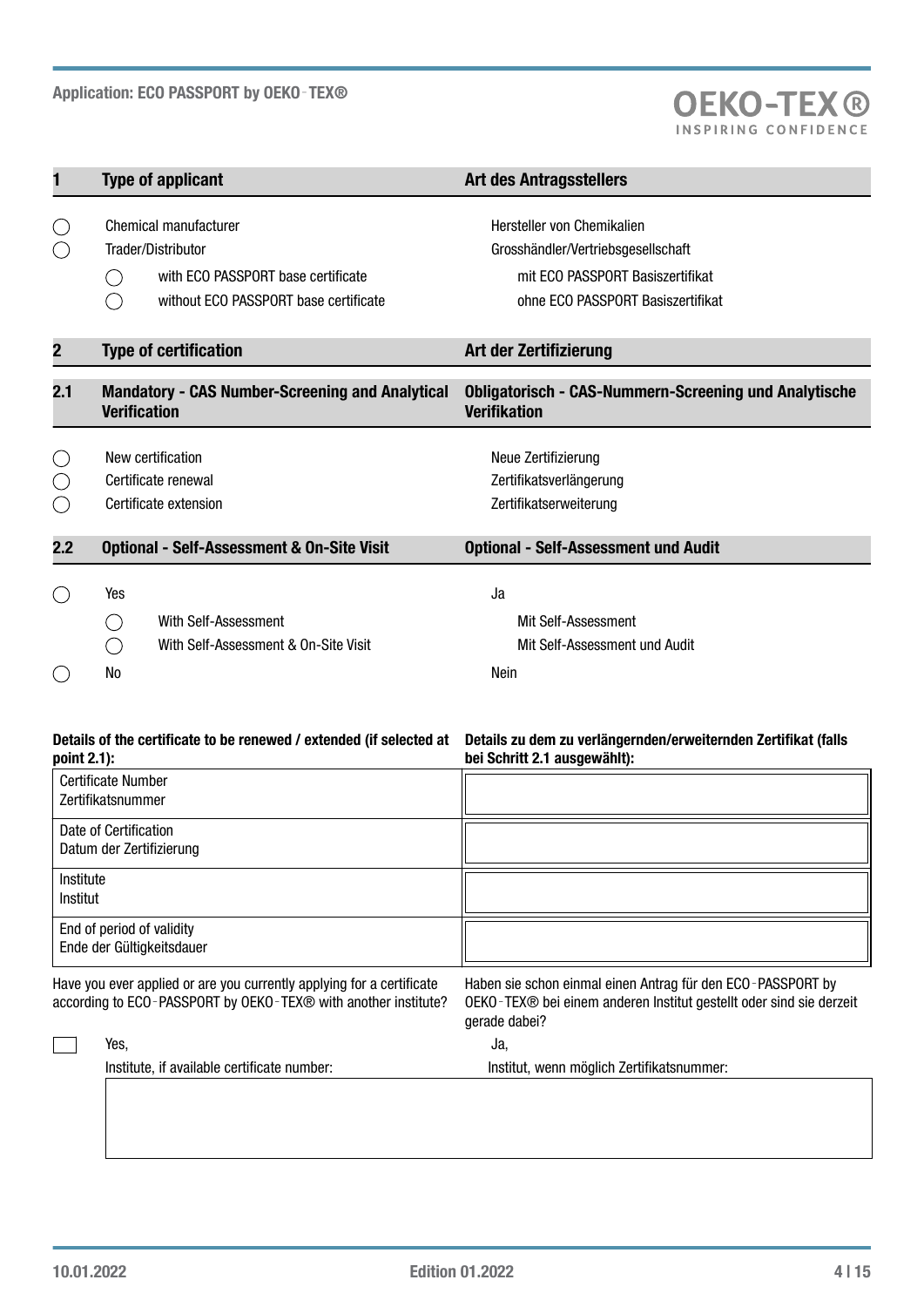Who is responsible for the quality assurance?

# 3 Quality assurance and management systems Qualitätssicherungs- und -managementsysteme

**OEKO-TEX®** 

|  | Wer ist für die Qualitätssicherung zuständig? |  |
|--|-----------------------------------------------|--|
|  |                                               |  |

| <b>Name</b>  | Name    |  |
|--------------|---------|--|
| <b>Phone</b> | Telefon |  |
| E-mail       | E-Mail  |  |

| By externally certified management system (please attach a copy<br>of the certificate) <sup>1</sup>                                              | Durch extern zertifiziertes Managementsystem (bitte Kopie des<br>Zertifikates beilegen) |
|--------------------------------------------------------------------------------------------------------------------------------------------------|-----------------------------------------------------------------------------------------|
| By an in-house system (please give a short description in an at-<br>tachment)                                                                    | Durch eigenes System (bitte in einer Beilage kurz beschreiben)                          |
| No quality assurance installed<br><sup>1</sup> For example ISO 9000, ISO 14000, EMAS or others / Beispiel: ISO 9000, ISO 14000, EMAS oder andere | Keine Qualitätssicherung vorhanden                                                      |

3.1 How is the quality assured? Wie wird die Qualität gesichert?

| 3.2 | Recommendation of the use of chemical product<br>available as brochure? | <b>Empfehlung zur Verwendung des chemischen Produkts als</b><br><b>Broschüre verfügbar?</b> |
|-----|-------------------------------------------------------------------------|---------------------------------------------------------------------------------------------|
|     | Yes (please enclose document)                                           | Ja (bitte Dokument beilegen)                                                                |

 $\bigcap$ 

ance, the testing institute and certification body are obliged to keep all data secret. Therefore the institute gives a guarantee of absolute secrecy. These data are exclusively used to determine the number of tests necessary for the certification.

No Nein

Contact details (company, responsible person, address, e-mail ad- Während des Zertifizierungsprozesses werden Kontaktdetails (Firma, dress, telephone and fax number) as well as information about the verantwortliche Person, Anschrift, E-Mail-Adresse, Telefon- und Faxcertificate (certificate number, name of products, product category, information validity, etc.) are transmitted during the certification proc-Name der Produkte, Produktkategorie, Gültigkeit der Informationen ess to the OEKO-TEX® Service Ltd., Genferstrasse 23, CH-8002 Zur- etc.) an die OEKO-TEX® Service GmbH, Genferstrasse 23, ich and processed there further.

Information in the application regarding used textile chemicals, col- Die Informationen in dem Antrag bezüglich Textilchemikalien, Farbourants, auxiliaries and source materials may be verified with the re- mitteln, Hilfsmitteln und Ausgangsstoffen werden ggf. mit dem bespective supplier directly.

may delay the certification process.

Due to their independent status for the purposes of quality assur- Aufgrund ihres unabhängigen Status für Zwecke der Qualitätssicherung sind das Prüfinstitut und die Zertifizierungsstelle verpflichtet, alle Daten vertraulich zu behandeln. Daher garantiert das Institut absolute Geheimhaltung. Diese Daten werden exklusiv dazu verwendet, die Anzahl an Prüfungen zu ermitteln, die für die Zertifizierung erforderlich sind.

> nummer) sowie Informationen zu dem Zertifikat (Zertifikatsnummer, CH-8002 Zürich übermittelt und dort weiterverarbeitet.

> treffenden Lieferanten direkt überprüft.

Any missing, unclear or contradictory entries in the application form Alle fehlenden, unklaren oder widersprüchlichen Angaben im Antrag können zur Verzögerung des Zertifizierungsprozesses führen.

This application is valid only when bearing an authorized signature. Dieser Antrag ist nur gültig, wenn er eine rechtsverbindliche Unterschrift trägt.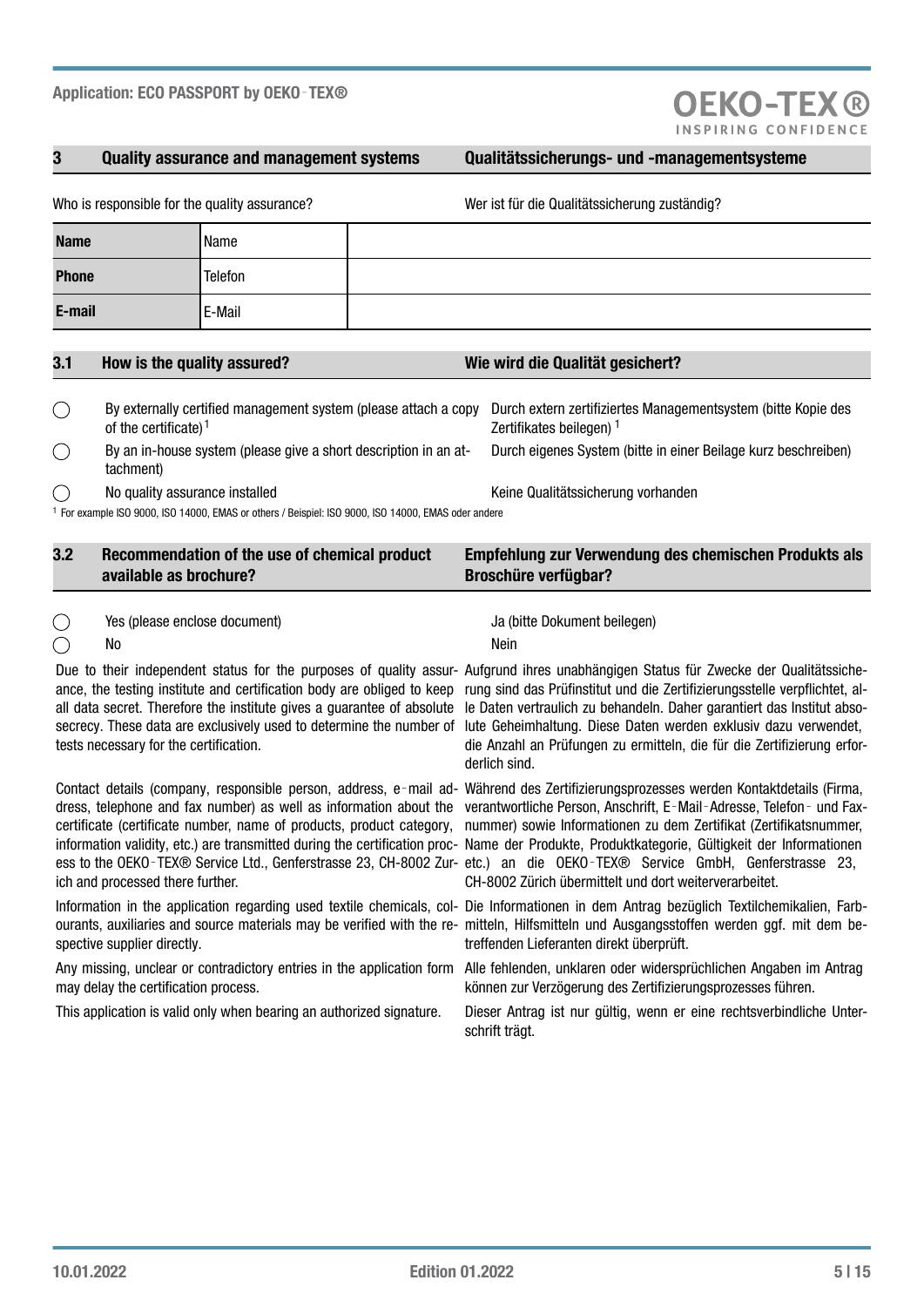# Declaration of commitment Verpflichtungserklärung

Name and address of the person who is in charge of issuing the dec- Name und Anschrift des Antragstellers, der die Erklärung ausstellt laration

Description of the products proposed for certification Bezeichnung der/des zur Zertifizierung angemeldeten Produkte(s)

**OEKO-TEX®** 

The applicant confirms explicitly that all textile chemicals, colourants and auxiliaries do not contain modified organisms, flame retardants, biocides, pesticides or other active chemical products as defined by OEKO‑TEX®, except the ones mentioned and explicitly marked in the section PRODUCT FORMULATION DISCLOSURE.

By signing this application with an authorized signature, the applicant is responsible for the data given and is obliged to inform the testing institute of any alterations immediately. Further, the applicant bears the sole responsibility in case he does not declare substances (even in low concentrations), which are covered and regulated in the MRSL of ZDHC.

The applicant agrees that his company name and certified product can be mentioned in OEKO‑TEX® Buying Guide (please cross out this paragraph if you do not agree to this).

The applicant agrees that his company name, certified product, certif- Der Antragssteller ist damit einverstanden, dass Firmenname, zertifiication date, expiration date and certificate number can be men- ziertes Produkt, Zertifizierungsdatum, Ablaufdatum und Zertifikatstioned in diverse databases and platforms such as ZDHC Chemical Gateway (please cross out this paragraph if you do not agree to this).

national reference list of all holders of OEKO-TEX® certificates (please cross out this paragraph if you do not agree to this).

Der Antragssteller bestätigt explizit, dass keines der Textilchemikalien, Farbmitteln und Hilfsmitteln veränderte Organismen, Flammschutzmittel, Biozide, Pestizide oder sonstige chemische Wirkstoffe gemäss Definition durch OEKO‑TEX® enthält. Ausgenommen sind hiervon die Stoffe, die im Abschnitt OFFENLEGUNG DER PRODUKTRE-ZEPTUR genannt und explizit gekennzeichnet wurden.

Mit der rechtsverbindlichen Unterzeichnung dieses Antrages haftet der Antragsteller für die gemachten Angaben und verpflichtet sich, jede Änderung der Angaben unverzüglich dem Prüfinstitut zur Kenntnis zu bringen. Ausserdem übernimmt der Antragssteller die alleinige Verantwortung, wenn er es versäumt, Substanzen zu deklarieren (auch in geringen Konzentrationen), die von der MRSL von ZDHC abgedeckt und reguliert werden.

Der Antragssteller ist damit einverstanden, dass sein Firmenname und das zertifizierte Produkt im OEKO-TEX® Einkaufsführer erwähnt werden können (bitte ganzen Absatz streichen, falls dies nicht zutrifft).

nummer in diversen Datenbanken und Plattformen erwähnt werden können, wie z. B. ZDHC Chemical Gateway (bitte ganzen Absatz streichen, falls dies nicht zutrifft).

The applicant agrees that his address can be mentioned in an inter-Der Antragssteller ist damit einverstanden, dass seine Adresse in einem internationalen Verzeichnis mit Referenzen aller Inhaber von OEKO-TEX® Zertifikaten genannt werden kann (bitte streichen Sie diesen Absatz durch, wenn Sie dem nicht zustimmen).

Please read through the Terms of Use (ToU) at [www.oeko](http://www.oeko-tex.com/ToU)[tex.com/ToU](http://www.oeko-tex.com/ToU) and check the box if you agree with them. Bitte lesen Sie die Allgemeinen Nutzungsbedingungen (ANB) unter [www.oeko-tex.com/ANB](http://www.oeko-tex.com/ANB) durch und klicken Sie unten, wenn Sie mit diesen einverstanden sind.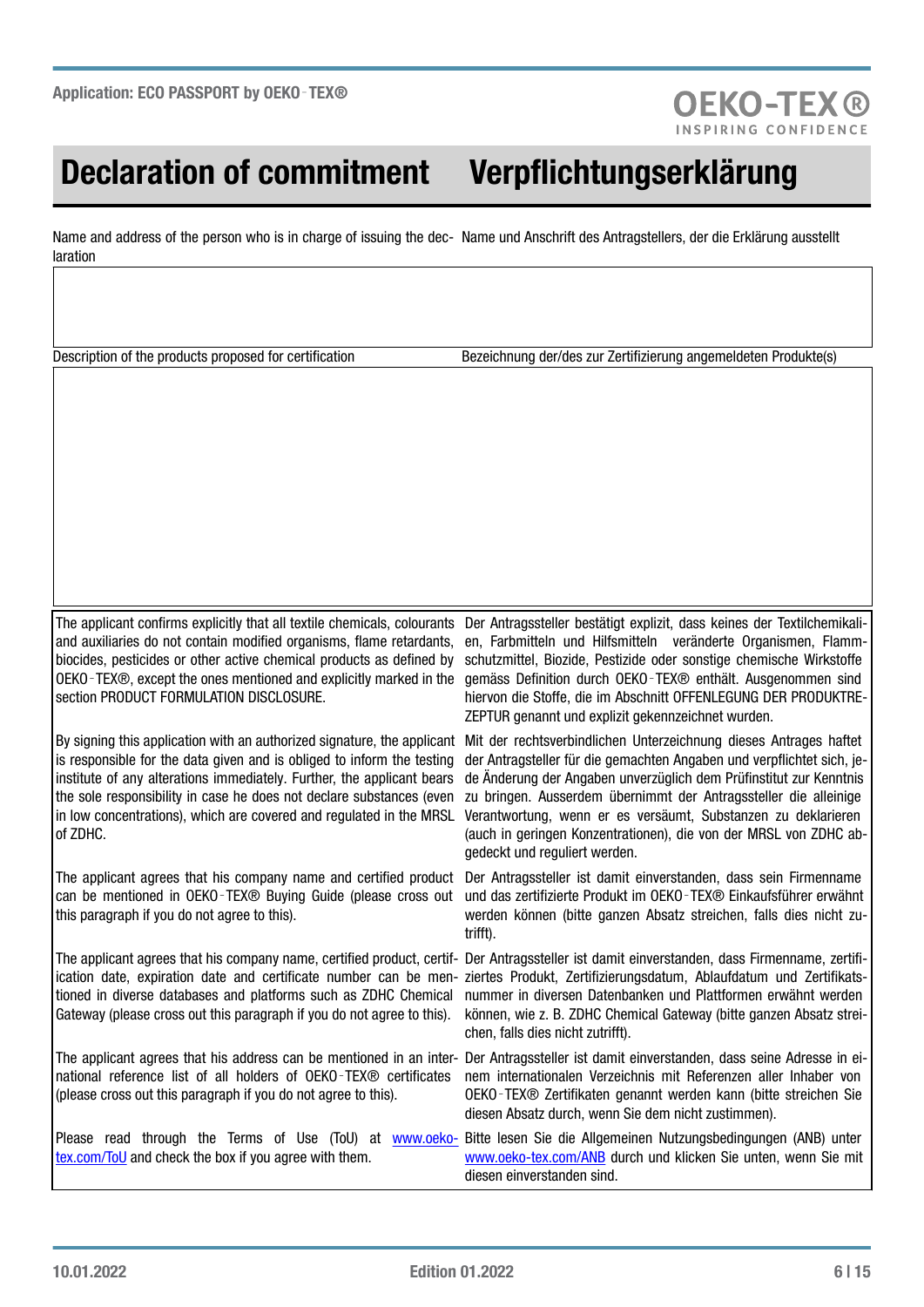| Application: ECO PASSPORT by OEKO-TEX®                                  | <b>OEKO-TEX®</b><br>INSPIRING CONFIDENCE                                                                                                  |
|-------------------------------------------------------------------------|-------------------------------------------------------------------------------------------------------------------------------------------|
| l agree to the Terms of Use (ToU)                                       | Ich stimme den Allgemeinen Nutzungsbedingungen (ANB) zu.                                                                                  |
| (Note: Without agreement testing and certification cannot be conducted) | (Hinweis: Ohne Zustimmung kann eine Prüfung und Zertifizierung nicht durchge-<br>führt werden)                                            |
| Date / Datum                                                            |                                                                                                                                           |
| Signature / Unterschrift                                                |                                                                                                                                           |
|                                                                         | Note: It is the responsibility of the user to assess his final product and Anmerkung: Es obliegt dem Anwender, das Endprodukt zu bewerten |

to ensure the compliance with the requirements of the standard.

ber institute.

Anmerkung: Es obliegt dem Anwender, das Endprodukt zu bewerten und die Einhaltung der Anforderungen des Standards sicherzustellen.

References can be found at the OEKO-TEX® website www.oeko- Referenzen sind auf der OEKO-TEX® Website [www.oeko-tex.com/](http://www.oeko-tex.com/ecopassport) [tex.com/ecopassport](http://www.oeko-tex.com/ecopassport) or will be provided from an OEKO-TEX® mem- [ecopassport](http://www.oeko-tex.com/ecopassport) aufgeführt oder werden von einem OEKO-TEX® Mitgliedsinstitut zur Verfügung gestellt.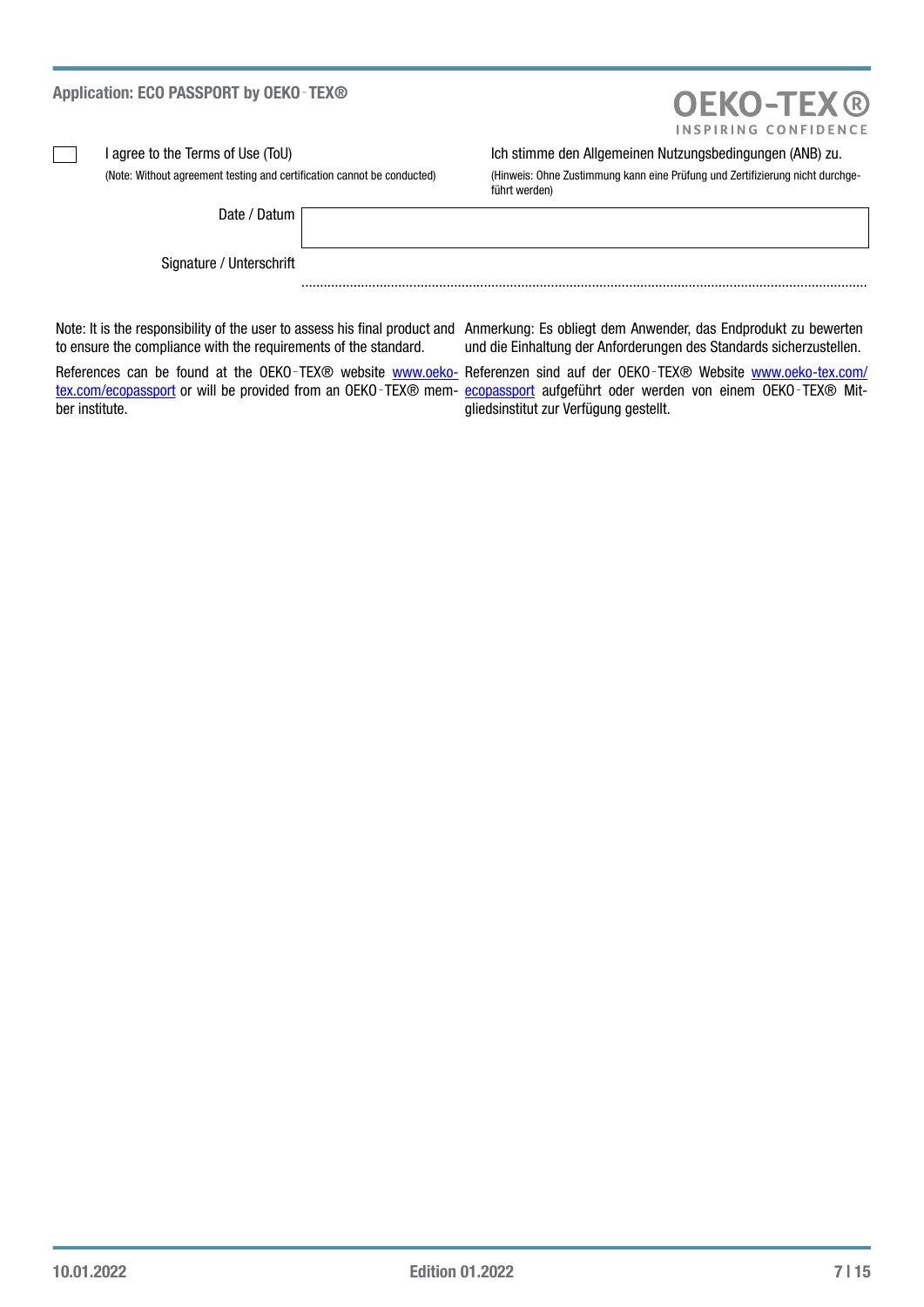| 4   | <b>Product information overview</b> |  |                                  |  | Produktinfo-Übersicht             |  |                                  |  |
|-----|-------------------------------------|--|----------------------------------|--|-----------------------------------|--|----------------------------------|--|
| No. | <b>Productname / Produktname</b>    |  |                                  |  | <b>Productname / Produktname</b>  |  |                                  |  |
|     | Product information dossier (pdf)   |  | Product and substance list (XLS) |  | Product information dossier (pdf) |  | Product and substance list (XLS) |  |
|     | Product information dossier (pdf)   |  | Product and substance list (XLS) |  | Product information dossier (pdf) |  | Product and substance list (XLS) |  |
|     | Product information dossier (pdf)   |  | Product and substance list (XLS) |  | Product information dossier (pdf) |  | Product and substance list (XLS) |  |
|     | Product information dossier (pdf)   |  | Product and substance list (XLS) |  | Product information dossier (pdf) |  | Product and substance list (XLS) |  |
|     | Product information dossier (pdf)   |  | Product and substance list (XLS) |  | Product information dossier (pdf) |  | Product and substance list (XLS) |  |
|     | Product information dossier (pdf)   |  | Product and substance list (XLS) |  | Product information dossier (pdf) |  | Product and substance list (XLS) |  |
|     | Product information dossier (pdf)   |  | Product and substance list (XLS) |  | Product information dossier (pdf) |  | Product and substance list (XLS) |  |
|     | Product information dossier (pdf)   |  | Product and substance list (XLS) |  | Product information dossier (pdf) |  | Product and substance list (XLS) |  |
|     | Product information dossier (pdf)   |  | Product and substance list (XLS) |  | Product information dossier (pdf) |  | Product and substance list (XLS) |  |
|     | Product information dossier (pdf)   |  | Product and substance list (XLS) |  | Product information dossier (pdf) |  | Product and substance list (XLS) |  |

Note: Either the PDF or Excel document must be filled out. It is highly recommended that the Excel Hinweis: Es muss entweder das PDF- oder das Excel-Dokument ausgefüllt werden. Es wird empfohdocument be filled out especially if there are multiple products awaiting certification. The <u>Product in-</u> len, das Excel-Dokument auszufüllen, insbesondere wenn mehrere Produkte zertifiziert werden sollen. [formation dossier \(pdf\)](http://documents.oeko-tex.com/product_information_dossier/en-de/) requires a new copy for each product while the <u>Product and substance list</u> Das <u>Produktinformationsdossier (pdf</u>) erfordert für jedes Produkt ein neues Exemplar, während die <u>Pro-</u> [\(XLS\)](https://my.oeko-tex.com/customer-portal/public/application/ecopp/product-info-xls/) can be filled out for all products at once. [dukt- und](https://my.oeko-tex.com/customer-portal/public/application/ecopp/product-info-xls/) Stoffliste (XLS) für alle Produkte auf einmal ausgefüllt werden kann.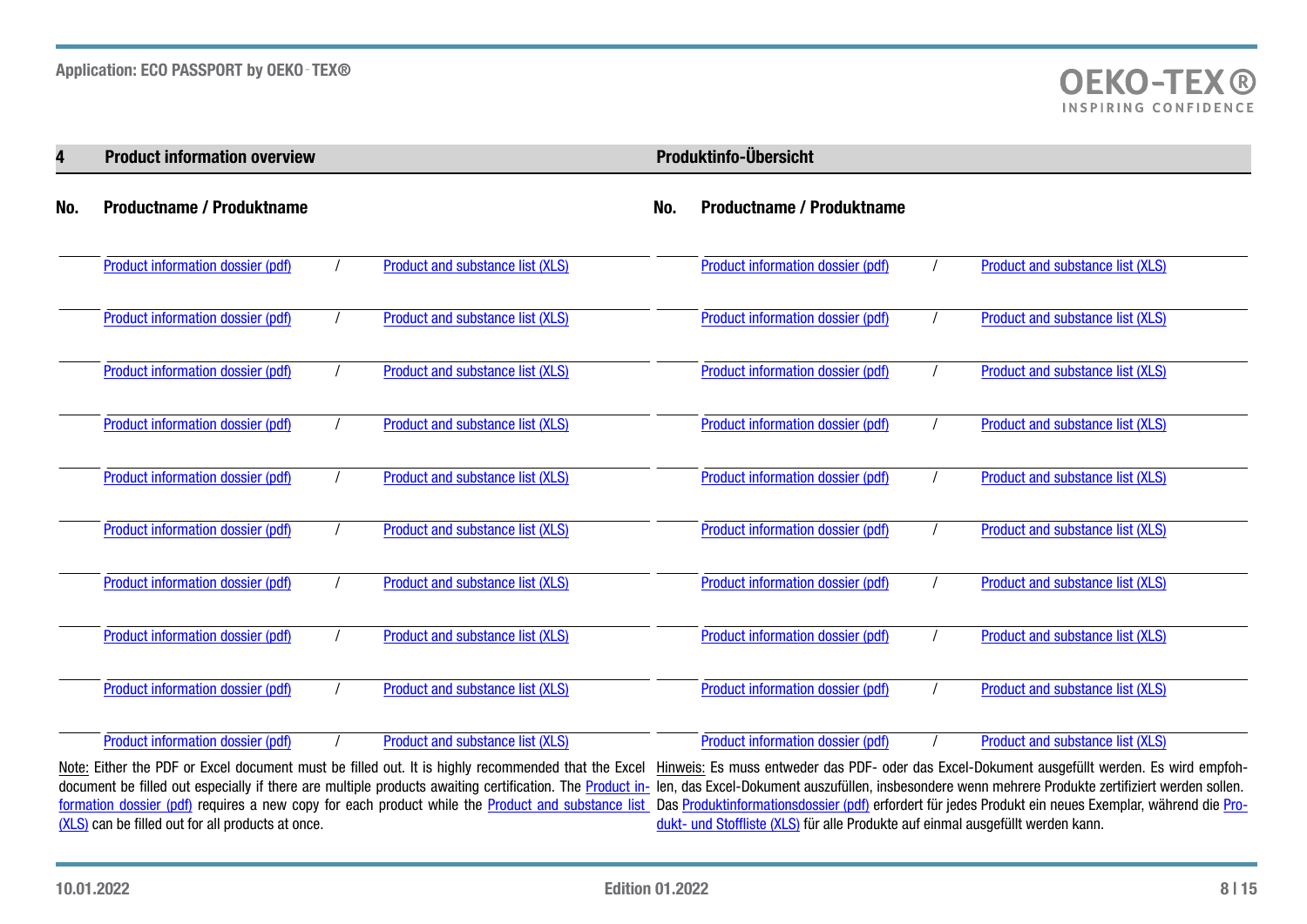| List of chemical suppliers with ECO PASSPORT by OEKO-TEX® certificate |                                                                                                                                                                                            | Liste der chemischen Lieferanten mit ECO PASSPORT by OEKO-TEX® Zertifikat |                           |                    |                                                                                                                                                           |  |  |
|-----------------------------------------------------------------------|--------------------------------------------------------------------------------------------------------------------------------------------------------------------------------------------|---------------------------------------------------------------------------|---------------------------|--------------------|-----------------------------------------------------------------------------------------------------------------------------------------------------------|--|--|
|                                                                       |                                                                                                                                                                                            |                                                                           |                           |                    | <b>OEKO-TEX®</b><br>ECO PASSPORT<br>Textile and leather chemicals.<br>Tested and verified.<br>www.oeko-tex.com/ecopasspo<br><b>ZDHC Konformitätslevel</b> |  |  |
| <b>Supplier</b>                                                       | <b>Chemikalien (Art und Funktion)</b>                                                                                                                                                      |                                                                           | <b>Certificate number</b> | <b>Expiry date</b> |                                                                                                                                                           |  |  |
| Lieferant                                                             | Chemicals (Type and Function)                                                                                                                                                              |                                                                           | Zertifkatsnummer          | Ende der Laufzeit  | ZDHC conformance level                                                                                                                                    |  |  |
|                                                                       |                                                                                                                                                                                            |                                                                           |                           |                    |                                                                                                                                                           |  |  |
|                                                                       |                                                                                                                                                                                            |                                                                           |                           |                    |                                                                                                                                                           |  |  |
|                                                                       |                                                                                                                                                                                            |                                                                           |                           |                    |                                                                                                                                                           |  |  |
|                                                                       |                                                                                                                                                                                            |                                                                           |                           |                    |                                                                                                                                                           |  |  |
|                                                                       |                                                                                                                                                                                            |                                                                           |                           |                    |                                                                                                                                                           |  |  |
|                                                                       |                                                                                                                                                                                            |                                                                           |                           |                    |                                                                                                                                                           |  |  |
|                                                                       |                                                                                                                                                                                            |                                                                           |                           |                    |                                                                                                                                                           |  |  |
|                                                                       |                                                                                                                                                                                            |                                                                           |                           |                    |                                                                                                                                                           |  |  |
|                                                                       |                                                                                                                                                                                            |                                                                           |                           |                    |                                                                                                                                                           |  |  |
|                                                                       |                                                                                                                                                                                            |                                                                           |                           |                    |                                                                                                                                                           |  |  |
|                                                                       |                                                                                                                                                                                            |                                                                           |                           |                    |                                                                                                                                                           |  |  |
|                                                                       |                                                                                                                                                                                            |                                                                           |                           |                    |                                                                                                                                                           |  |  |
|                                                                       |                                                                                                                                                                                            |                                                                           |                           |                    |                                                                                                                                                           |  |  |
|                                                                       |                                                                                                                                                                                            |                                                                           |                           |                    |                                                                                                                                                           |  |  |
|                                                                       |                                                                                                                                                                                            |                                                                           |                           |                    |                                                                                                                                                           |  |  |
|                                                                       |                                                                                                                                                                                            |                                                                           |                           |                    |                                                                                                                                                           |  |  |
|                                                                       |                                                                                                                                                                                            |                                                                           |                           |                    |                                                                                                                                                           |  |  |
|                                                                       |                                                                                                                                                                                            |                                                                           |                           |                    |                                                                                                                                                           |  |  |
|                                                                       |                                                                                                                                                                                            |                                                                           |                           |                    |                                                                                                                                                           |  |  |
| with, pay attention to the period of validity!                        | Copies of all ECO PASSPORT by OEKO-TEX® certificates mentioned above must be enclosed here- Kopien sämtlicher oben aufgeführten ECO PASSPORT by OEKO-TEX® Zertifikate beilegen und auf Be- | fristungsdauer achten!                                                    |                           |                    |                                                                                                                                                           |  |  |
| <b>Load additional empty pages</b>                                    |                                                                                                                                                                                            | Lade zusätzliche leere Seiten                                             |                           |                    |                                                                                                                                                           |  |  |

10.01.2022 Edition 01.2022 9 | 15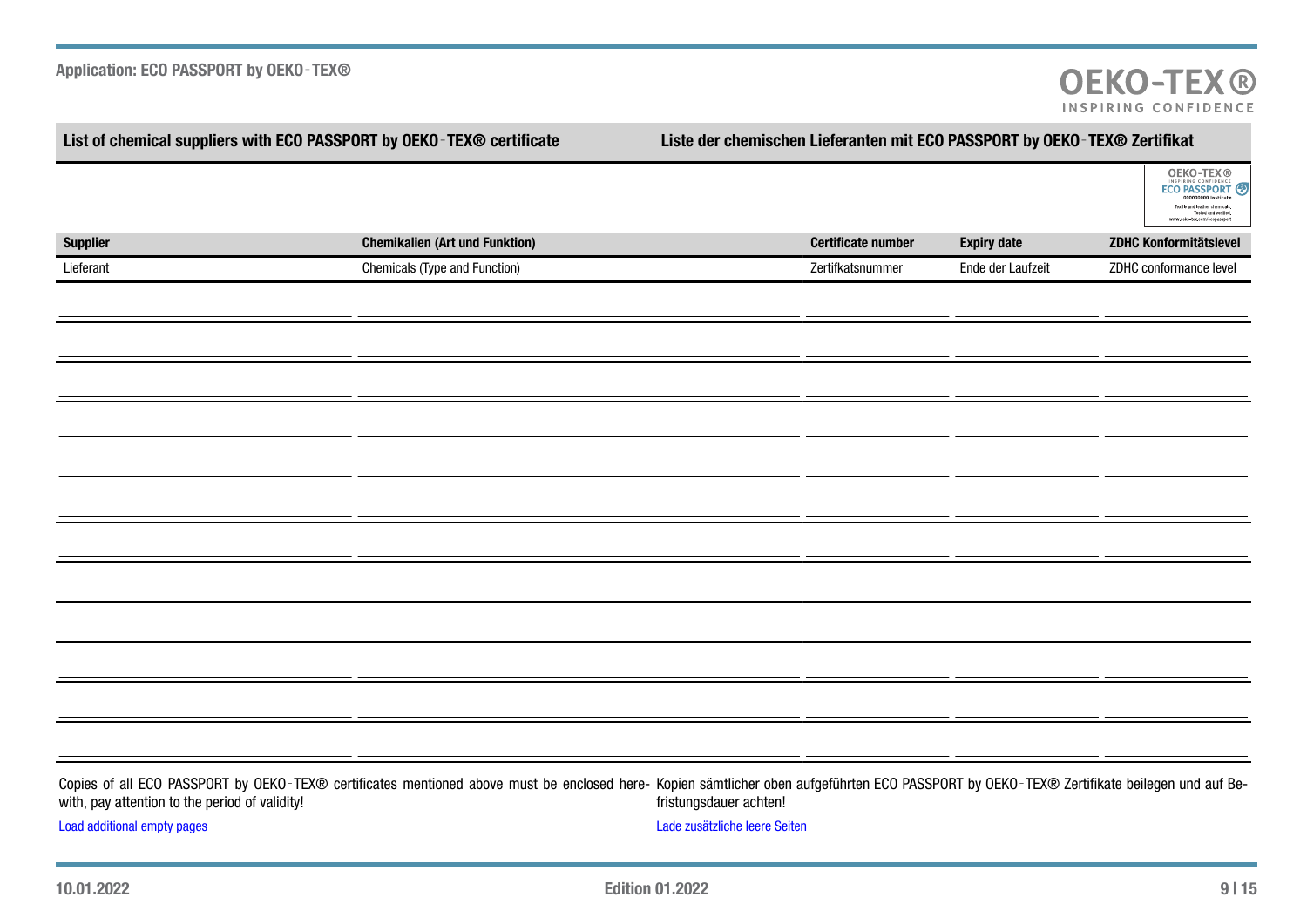

# Annex / Anhang Grouping of chemicals / Gruppierung von Chemikalien

| A) Textile chemicals |                                                          | A) Textilchemikalien                                                  |
|----------------------|----------------------------------------------------------|-----------------------------------------------------------------------|
| 1                    | <b>Auxiliaries</b>                                       | <b>Hilfsmittel</b>                                                    |
| 1.1                  | Agents for fibre and yarn production                     | Mittel zur Faser- und Garnherstellung                                 |
| 1.1.1                | Additives                                                | Zusatzstoffe                                                          |
| 1.1.2                | Lubricants                                               | Schmälzmittel                                                         |
| 1.1.3                | Coning oils, warping and twisting oils, waxes            | Spulöle (Conöle, Schär- und Zwirnöle), Wachse                         |
| 1.1.4                | Conditioning and stabilising agents                      | Garnbefeuchtungs- und Stabilisiermittel                               |
| 1.2                  | <b>Agents for fabric production</b>                      | Mittel zur Produktion von Flächengebilden                             |
| 1.2.1                | <b>Bleaching auxiliaries</b>                             | Bleichhilfsmittel                                                     |
| 1.2.2                | Mercerizing and causticizing auxiliaries                 | Mercerisier- und Laugierhilfsmittel                                   |
| 1.2.3                | Sizing and Desizing agents and additives                 | Mittel zum Schlichten und Entschlichten sowie Zusatzstoffe / Additive |
| 1.2.4                | Hydrophilizing agents                                    | Hydrophilierungsmittel                                                |
| 1.2.5                | Lubricants, oils, waxes                                  | Schmiermittel, Öle, Wachse                                            |
| 1.3                  | Textile auxiliaries for dyeing and printing              | Textilhilfsmittel zum Färben und Bedrucken                            |
| 1.3.1                | Pre dyeing                                               | Färben - Vorbehandlung                                                |
| 1.3.2                | Dyeing                                                   | Färben                                                                |
| 1.3.3                | Post dyeing                                              | Färben - Nachbehandlung                                               |
| 1.3.4                | Pre printing                                             | Bedrucken - Vorbehandlung                                             |
| 1.3.5                | Printing                                                 | Bedrucken                                                             |
| 1.3.6                | Post printing                                            | Bedrucken - Nachbehandlung                                            |
| 1.3.7                | Dyestuff solubilizing and hydrotropic agents             | Farbstofflösemittel und hydrotrope Mittel                             |
| 1.3.8                | Dispersing agents and protective colloids                | Dispergiermittel und Schutzkolloide                                   |
| 1.3.9                | Dyeing wetting agents, desertion agents                  | Färbereinetzmittel, Entlüftungsmittel                                 |
| 1.3.10               | Levelling agents                                         | Egalisiermittel                                                       |
| 1.3.11               | Carriers                                                 | Färbebeschleuniger                                                    |
| 1.3.12               | Crease-preventing agents                                 | Lauffaltenverhinderer                                                 |
| 1.3.13               | Dyestuffs protecting agents, boil-down protecting agents | Farbstoffschutzmittel, Verkochungsschutzmittel                        |
| 1.3.14               | Padding auxiliaries                                      | Klotzhilfsmittel                                                      |
| 1.3.15               | Anti-migration agents                                    | Antimigriermittel                                                     |
| 1.3.16               | Anti-frosting auxiliaries                                | Antifrosting-Hilfsmittel                                              |
| 1.3.17               | Products increasing wet pick-up                          | Produkte zur Erhöhung der Flottenaufnahme                             |
| 1.3.18               | Fixing accelerators for continuous dyeing and printing   | Fixierbeschleuniger für Kontinuefärberei und Druck                    |
| 1.3.19               | After-treatment agents for fastness improvement          | Nachbehandlungsmittel zur Echtheitsverbesserung                       |
| 1.3.20               | Printing thickeners                                      | Druckverdickungsmittel                                                |
| 1.3.21               | <b>Emulsifiers</b>                                       | Emulgiermittel                                                        |
| 1.3.22               | Agents to remove printing thickeners                     | Mittel zur Entfernung von Druckverdickungen                           |
| 1.3.23               | Oxidizing agents                                         | Oxidationsmittel                                                      |
| 1.3.24               | Reducing agents                                          | Reduktionsmittel                                                      |
| 1.3.25               | Discharging agents and discharging assistants            | Ätz- und Ätzhilfsmittel                                               |
| 1.3.26               | Resistant agents                                         | Reservierungsmittel                                                   |
| 1.3.27               | Mordants                                                 | Beizmittel                                                            |
| 1.3.28               | Brightening and stripping agents                         | Aufhellungs- und Abziehmittel                                         |
| 1.3.29               | Acid and alkali dispensers, pH regulators                | pH-Regulatoren, Säure- und Alkalispender                              |
| 2                    | <b>Colourants</b>                                        | <b>Farbmittel</b>                                                     |
| 2.1                  | <b>Acid dyes</b>                                         | <b>Säurefarbstoffe</b>                                                |
| 2.2                  | <b>Basic dyes</b>                                        | <b>Basische Farbstoffe</b>                                            |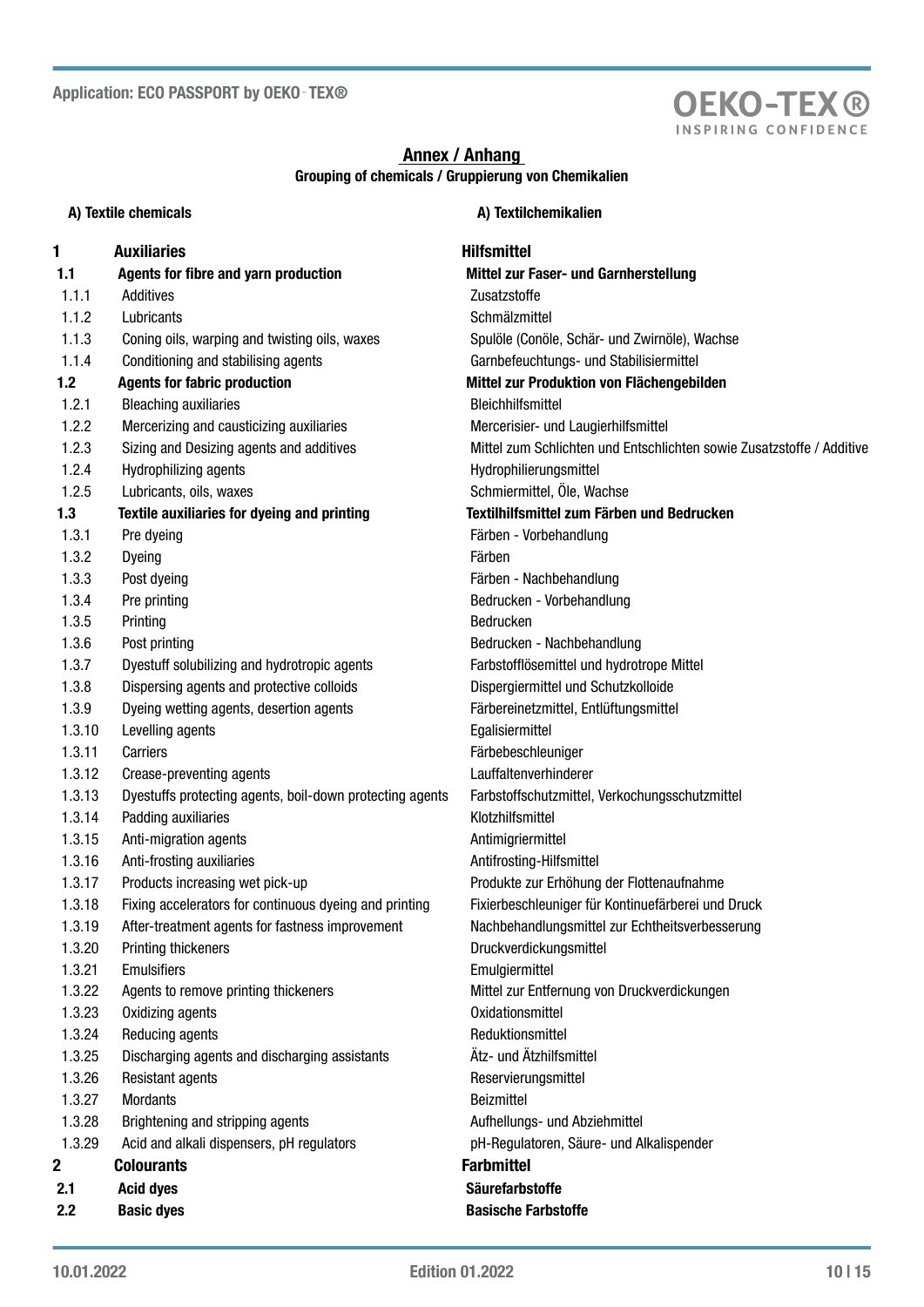

| 2.3     | <b>Disperse dyes</b>                                                                                    | <b>Dispersionsfarbstoffe</b>                                                                                                     |
|---------|---------------------------------------------------------------------------------------------------------|----------------------------------------------------------------------------------------------------------------------------------|
| 2.4     | <b>Direct dyes</b>                                                                                      | <b>Direktfarbstoffe</b>                                                                                                          |
| 2.5     | <b>Pigments</b>                                                                                         | <b>Pigmente</b>                                                                                                                  |
| 2.6     | <b>Reactive dyes</b>                                                                                    | <b>Reaktivfarbstoffe</b>                                                                                                         |
| 2.7     | <b>Azoic dyes</b>                                                                                       | <b>Azofarbstoffe</b>                                                                                                             |
| 2.8     | Vat and sulfur dyes                                                                                     | Küpen- und Schwefelfarbstoffe                                                                                                    |
| 2.9     | <b>Natural dyes</b>                                                                                     | <b>Natürliche Farbstoffe</b>                                                                                                     |
| 2.10    | Printing pastes and inks with and without colourants                                                    | Druckpasten und Druckfarben mit und ohne Farbmittel                                                                              |
| 2.11    | <b>Solvent dyes</b>                                                                                     | Lösungsmittel-Farbstoffe                                                                                                         |
| 3       | <b>Finishing assistants</b>                                                                             | Ausrüstungshilfsmittel                                                                                                           |
| 3.1     | <b>Finishing agents</b>                                                                                 | Ausrüstungsmittel                                                                                                                |
| 3.1.1   | Optical brighteners (fluorescent brighteners)                                                           | Optische Aufheller (Fluoreszenzaufheller / Weißtöner)                                                                            |
| 3.1.2   | Agents for the improvement of crease and shrink resist-<br>ance and easy-care finishes                  | Mittel zur Verbesserung des Knitter- und Krumpfverhaltens und Pfle-<br>geleichtausrüstungen                                      |
| 3.1.3   | Handle-imparting agents (e.g. softness, crisp, stiff, condi-<br>tioning etc.)                           | Griff gebende Mittel (z.B. Weichheit, Kernigkeit, Steifheit, Feuchte,<br>etc.)                                                   |
| 3.1.4   | Anti-static agents                                                                                      | Antielektrostatika                                                                                                               |
| 3.1.5   | Repellents (water, oil, soil, etc.)                                                                     | Abweisende Mittel (Wasser, Öl, Schmutz etc.)                                                                                     |
| 3.1.6   | Felting and anti-felting agents                                                                         | Walkhilfsmittel und Filzfrei-Ausrüstungsmittel                                                                                   |
| 3.1.7   | Lustring and delustring agents                                                                          | Glanzausrüstungsmittel und Mattierungsmittel                                                                                     |
| 3.1.8   | Non-slip, ladder-proof and anti-snag agents                                                             | Schiebefest-, Maschenfest- und Antisnagmittel                                                                                    |
| 3.2     | <b>Coating agents and additives</b>                                                                     | Beschichtungsmittel und Additive / Zusatzstoffe                                                                                  |
| 3.2.1   | Solvent based                                                                                           | Auf Lösemittelbasis                                                                                                              |
| 3.2.2   | Aqueous based                                                                                           | Auf Wasserbasis                                                                                                                  |
| 3.2.3   | Plastisol based                                                                                         | Auf Plastisolbasis                                                                                                               |
| 3.2.4   | <b>Silicone Based</b>                                                                                   | Auf Silikonbasis                                                                                                                 |
| 3.3     | <b>Adhesives</b>                                                                                        | <b>Klebstoffe</b>                                                                                                                |
| 3.3.1   | Binding systems for pigments etc.                                                                       | Bindesysteme für Pigmente etc.                                                                                                   |
| 3.3.2   | Aqueous based glues and laminating products                                                             | Wasserbasierte Leime und Mittel zum Laminieren                                                                                   |
| 3.3.3   | PU based glues or laminating products                                                                   | PU-basierte Klebstoffe oder Laminierprodukte                                                                                     |
| 3.3.4   | Solvent based glues or laminating products                                                              | Lösemittelbasierte Leime und Mittel zum Laminieren                                                                               |
| 3.3.5   | Hotmelt based glues or laminating products                                                              | Schmelzkleber basierte Leime und Mittel zum Laminieren                                                                           |
| 3.3.6   | Plastisol based                                                                                         | Auf Plastisolbasis                                                                                                               |
| 3.4     | Active chemical products (only ACPs already accepted<br>by the OEKO-TEX® Service Ltd. can be certified) | Chemische Wirkstoffe (nur chemische Wirkstoffe, die bereits von<br>der OEKO-TEX® Service GmbH akzeptiert wurden, können zertifi- |
| 3.4.1   | Flame retardants                                                                                        | ziert werden)<br>Flammschutzmittel                                                                                               |
| 3.4.2   | Anti-microbial                                                                                          | Antimikrobiell wirksame Mittel                                                                                                   |
| $3.5\,$ | Technical auxiliaries for multipurpose use                                                              | Technische Hilfsmittel (multifunktionelle Nutzung)                                                                               |
| 3.5.1   | Wetting agents                                                                                          | Netzmittel                                                                                                                       |
| 3.5.2   | Anti-foaming agents (foam inhibitors)                                                                   | Entschäumer (Schaumdämpfungsmittel)                                                                                              |
| 3.5.3   | Detergents, dispersing and emulsifying agents                                                           | Wasch-, Dispergier- und Emulgiermittel                                                                                           |
| 3.5.4   | Spotting agents                                                                                         | Detachiermittel                                                                                                                  |
| 3.5.5   | Chelating agents                                                                                        | Komplexbildner                                                                                                                   |
| 3.5.6   | <b>Stabilizers</b>                                                                                      | Stabilisatoren                                                                                                                   |
| 3.6     | <b>Cleaning agents</b>                                                                                  | Hilfsmittel für die Reinigung                                                                                                    |
| 3.6.1   | Drycleaning                                                                                             | Trockenreinigung / chemische Reinigung                                                                                           |
| 3.6.2   | Aqueous                                                                                                 | Nassreinigung                                                                                                                    |
| 3.6.3   | Inorganic chemicals                                                                                     | Anorganische Chemikalien                                                                                                         |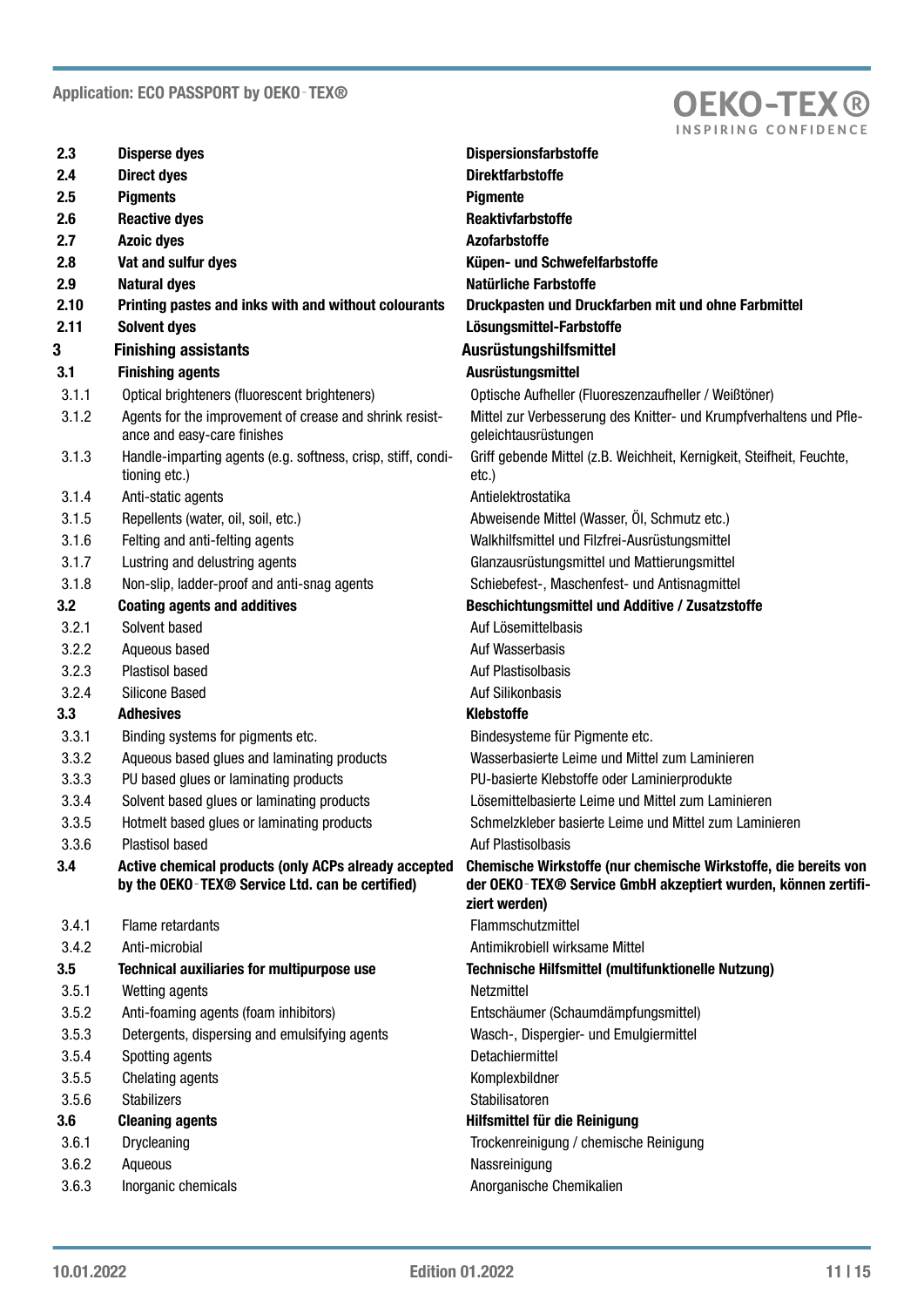Application: ECO PASSPORT by OEKO - TEX®

- 4 Other textile chemicals **Sonstige Textilchemikalien**
- 4.1 Synthetic resins and pellets Synthetische Harze und Granulate

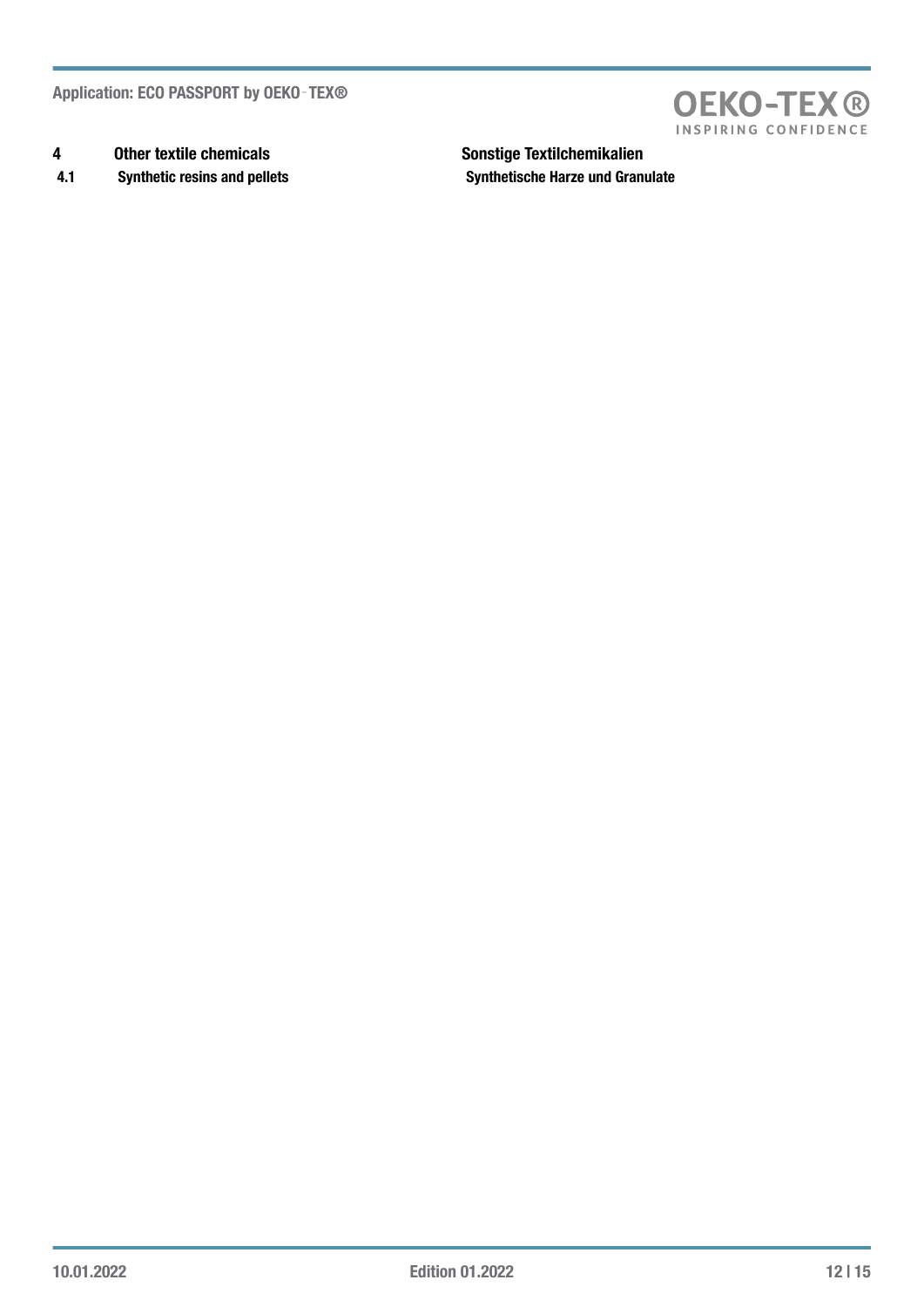## B) Leather chemicals B) Leather chemicals

# 5 Auxiliaries **Auxiliaries Hilfsmittel** 5.1 Acids **Säuren** Säuren Säuren Säuren Säuren Säuren Säuren Säuren Säuren Säuren Säuren Säuren Säuren Säuren S 5.1.1 Hydroxy-carboxylic acids (deliming agents) Hydroxycarboxysäuren (Entkalkungsmittel) 5.1.2 Mineral acids and action of the Mineral Sauren 5.1.3 Organic acids Organische Säuren 5.1.4 Blend of organic and inorganic acids Mischung aus organischen und anorganischen Säuren 5.2 Bases Basen and the Basen Basen 5.2.1 Ammonia or amino Ammoniak oder Aminverbindungen 5.2.2 Calcium formate Kalziumformiat 5.2.3 Lime (calcium hydroxide) Contract Contract Calcium hydroxide Kalk (Kalziumhydroxid) 5.2.4 Magnesium oxide **Magnesiumoxid** Magnesiumoxid 5.2.5 Sodium acetate trihydrate Natriumacetat-Trihydrat 5.2.6 Sodium bicarbonate Solution of the Natriumbikarbonat 5.2.7 Sodium carbonate Natriumkarbonat 5.2.8 Sodium formate Natriumformiat 5.2.9 Sodium hydroxide Natriumhydroxid 5.2.10 Blends Mischungen 5.3 Antifoam / slip agents Antischaum- und Gleitmittel 5.4 Leveling agent Egalisiermittel 5.5 Defoamer Entschäumer 5.6 Foam stabilizer Schaumstabilisator Schaumstabilisator 5.7 Penetrator Penetrator 5.8 Rheology modifier **6.8** Rheologie-Modifikator 5.9 Water and effluent treatment chemicals Chemikalien für die Wasser- und Abwasserbehandlung 5.10 Dyeing auxiliaries (penetration, levelling, build up and fixing dyeing auxilliaries) 5.11 Salts Salze 5.12 Solvents Lösungsmittel 5.12.1 Degreasing solvent Entfettungslösungsmittel 5.12.2 Finishing solvent Veredelungslösungsmittel 6 Leather processing assistants Lederverarbeitungsassistenten 6.1 Beamhouse agents Chemikalien für die Wasserwerkstatt 6.1.1 Bating and other enzymes (proteins) Beizmittel und andere Enzyme (Proteine) 6.1.2 Bleaching or dehairing agent Bleich- oder Enthaarungsmittel 6.1.3 Sequestering agents **Maskierungsmittel** Maskierungsmittel 6.1.4 Soaking agents **Hilfsmittel für die Weiche** 6.2 Degreasing agents Entfettungsmittel 6.2.1 Anionic e. g. alkyl-benzene-sulfonates **Anionisch z. B. Alkylbenzolsulfonate** 6.2.2 Non-ionic, other alkyl-polyglycol ethers Nichtionisch, andere Alkyl-Polyglykolether 6.2.3 Non-ionic ethoxylated fatty alcohol Nichtionischer ethoxylierter Fettalkohol 6.2.4 Cationic or amphoteric e.g. Ethoxylated fatty amines Kationische oder amphotere, z.B. ethoxylierte Fettamine 6.3 Tanning and retanning agents Gerbstoffe und Nachgerbstoffe 6.3.1 Tanning auxiliaries Gerb-Hilfsmittel 6.3.2 Mineral tanning agents Mineralische Gerbstoffe 6.3.3 Mineral / synthetic tanning agent blends Mineralisch / synthetische Gerbstoffmischungen 6.3.4 Synthetic organic tanning agents Synthetische organische Gerbstoffe 6.3.5 Vegetable tanning agents 3fland is a series of the Pflanzliche Gerbung

Färbereihilfsmittel (Penetration, Nivellierung, Aufbau und Fixierung von Färbehilfsmitteln)

**OEKO-TEX®** INSPIRING CONFIDENC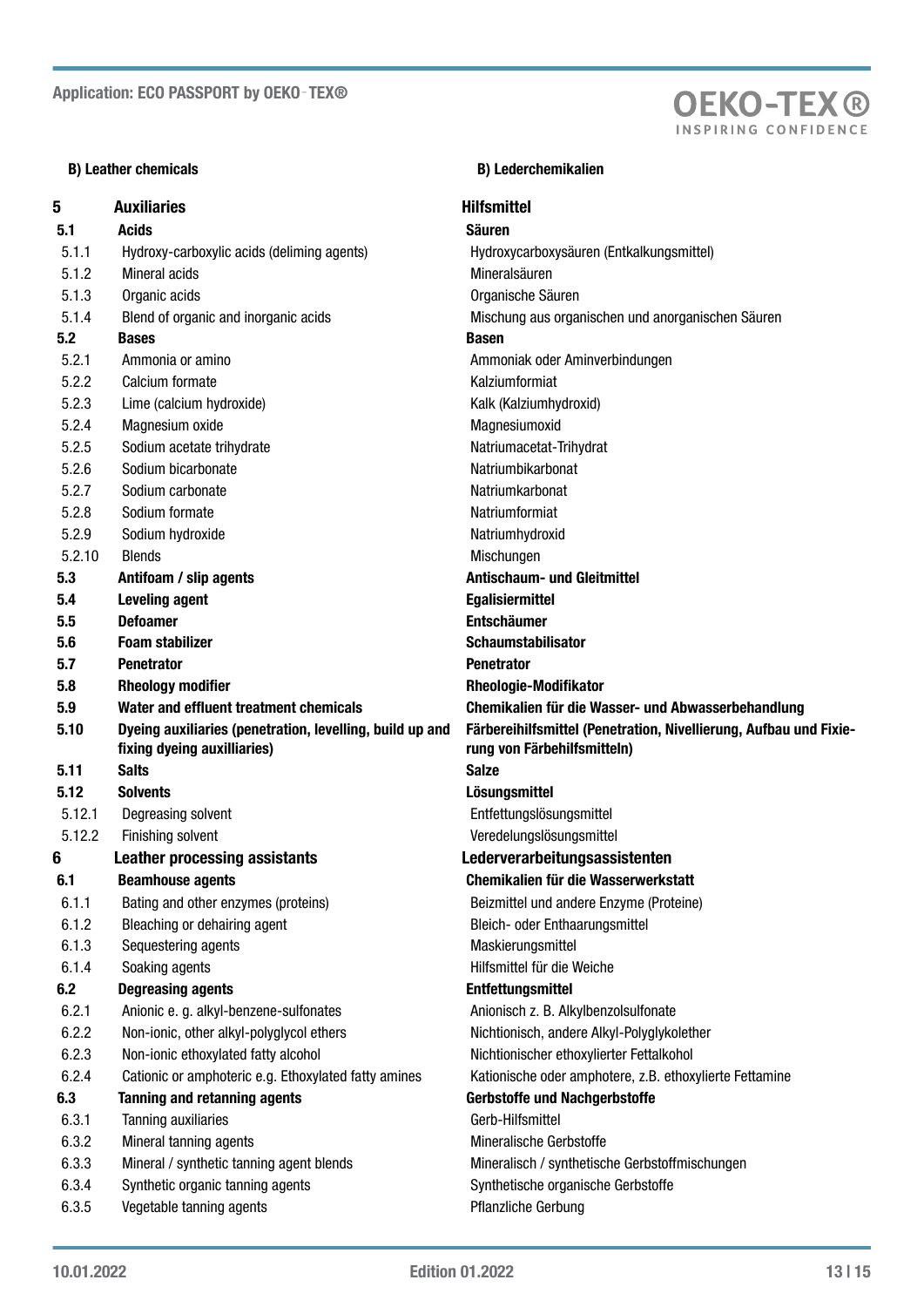

| 6.3.6  | Reactive organic tanning agents                                                                                   | Reaktive organische Gerbstoffe                                                                                                                    |
|--------|-------------------------------------------------------------------------------------------------------------------|---------------------------------------------------------------------------------------------------------------------------------------------------|
| 6.3.7  | Polymeric retanning and resin tanning agent                                                                       | Polymere Nachgerbstoffe und Harzgerbstoffe                                                                                                        |
| 6.3.8  | Inorganic fillers                                                                                                 | Anorganische Füllstoffe                                                                                                                           |
| 6.3.9  | Organic fillers                                                                                                   | Organische Füllstoffe                                                                                                                             |
| 7      | <b>Colourants</b>                                                                                                 | <b>Farbmittel</b>                                                                                                                                 |
| 7.1    | <b>Acid dyes</b>                                                                                                  | <b>Säurefarbstoffe</b>                                                                                                                            |
| 7.2    | <b>Basic dyes</b>                                                                                                 | <b>Basische Farbstoffe</b>                                                                                                                        |
| 7.3    | <b>Direct dyes</b>                                                                                                | <b>Direktfarbstoffe</b>                                                                                                                           |
| 7.4    | <b>Reactive dyes</b>                                                                                              | <b>Reaktivfarbstoffe</b>                                                                                                                          |
| 7.5    | <b>Sulfur dyes</b>                                                                                                | <b>Schwefelfarbstoffe</b>                                                                                                                         |
| 7.6    | Solvent based dyes (e.g azodyes, metal complex dyes,<br>anthraquinones, etc.)                                     | Lösungsmittelbasierte Farbstoffe (z.B. Azofarbstoffe, Metallkom-<br>plexfarbstoffe oder Anthrachinone)                                            |
| 7.7    | Inorganic pigments (e.g. iron oxide, titanium dioxide)                                                            | Anorganische Pigmente (z.B. Eisenoxid, Titaniumdioxid)                                                                                            |
| 7.8    | <b>Organic pigments</b>                                                                                           | <b>Organische Pigmente</b>                                                                                                                        |
| 8      | <b>Finishing assistants</b>                                                                                       | Ausrüstungshilfsmittel                                                                                                                            |
| 8.1    | <b>Finishing agents</b>                                                                                           | Ausrüstungsmittel                                                                                                                                 |
| 8.1.1  | Protein binders                                                                                                   | Protein-Bindemittel                                                                                                                               |
| 8.1.2  | Crosslinkers (finishing)                                                                                          | Vernetzer                                                                                                                                         |
| 8.1.3  | Halide compounds                                                                                                  | Halogenidverbindungen                                                                                                                             |
| 8.1.4  | Handle modifiers                                                                                                  | Griffmodifizierer                                                                                                                                 |
| 8.1.5  | Acrylic polymers (base coat, top coat, etc.)                                                                      | Acrylpolymere                                                                                                                                     |
| 8.1.6  | Cellulose derivatives (base coat, top coat etc.)                                                                  | Cellulosederivate                                                                                                                                 |
| 8.1.7  | Polyurethane dispersions (base coat, top coat etc.)                                                               | Polyurethandispersionen                                                                                                                           |
| 8.1.8  | Inorganic matting agents                                                                                          | Anorganische Mattierungsmittel                                                                                                                    |
| 8.1.9  | Organic matting agents                                                                                            | Organische Mattierungsmittel                                                                                                                      |
| 8.1.10 | Resins                                                                                                            | Harze                                                                                                                                             |
| 8.1.11 | Waxes                                                                                                             | Wachse                                                                                                                                            |
| 8.1.12 | <b>Stucco</b>                                                                                                     | <b>Stuck</b>                                                                                                                                      |
| 8.1.13 | Patent leather agents                                                                                             | Beschichtungssysteme für Lackleder                                                                                                                |
| 8.1.14 | Transfer coating agents                                                                                           | Systeme für Transferbeschichtung                                                                                                                  |
| 8.1.15 | Inorganic fillers                                                                                                 | Anorganische Füllstoffe                                                                                                                           |
| 8.1.16 | Organic fillers                                                                                                   | Organische Füllstoffe                                                                                                                             |
| 8.1.17 | Multiple compound mix                                                                                             | Mehrkomponenten                                                                                                                                   |
| 8.2    | Active chemical products only ACPs already accepted<br>by the OEKO-TEX <sup>®</sup> Association can be certified) | Chemische Wirkstoffe (nur chemische Wirkstoffe, die bereits von<br>der OEKO-TEX® Gemeinschaft akzeptiert wurden, können zertifi-<br>ziert werden) |
| 8.2.1  | Flame retardants                                                                                                  | Flammschutzmittel                                                                                                                                 |
| 8.2.2  | Anti-microbial                                                                                                    | Antimikrobiell wirksame Mittel                                                                                                                    |
| 8.3    | <b>Fatliquors and oils</b>                                                                                        | Fettungsmittel und Öle                                                                                                                            |
| 8.3.1  | Natural fatliquors                                                                                                | Natürliche Fettungsmittel                                                                                                                         |
| 8.3.2  | Synthetic fatliquors                                                                                              | Synthetische Fettungsmittel                                                                                                                       |
| 8.3.3  | Polymeric softeners                                                                                               | Polymerische Weichmacher                                                                                                                          |
| 8.3.4  | Siloxanes / silicones                                                                                             | Siloxane / Silikone                                                                                                                               |
| 8.4    | <b>Adhesives</b>                                                                                                  | <b>Klebstoffe</b>                                                                                                                                 |
| 8.4.1  | Binding systems for pigments etc.                                                                                 | Bindesysteme für Pigmente etc.                                                                                                                    |
| 8.4.2  | Aqueous based glues and laminating agents                                                                         | Wasserbasierte Leime und Mittel zum Laminieren                                                                                                    |
| 8.4.3  | PU based glues or laminating products                                                                             | PU-basierte Klebstoffe oder Laminierprodukte                                                                                                      |
| 8.4.4  | Solvent based glues or laminating products                                                                        | Lösemittelbasierte Leime und Mittel zum Laminieren                                                                                                |
| 8.4.5  | Hotmelt based glues or laminating products                                                                        | Schmelzkleber basierte Leime und Mittel zum Laminieren                                                                                            |
| 8.4.6  | Plastisol based                                                                                                   | Auf Plastisolbasis                                                                                                                                |